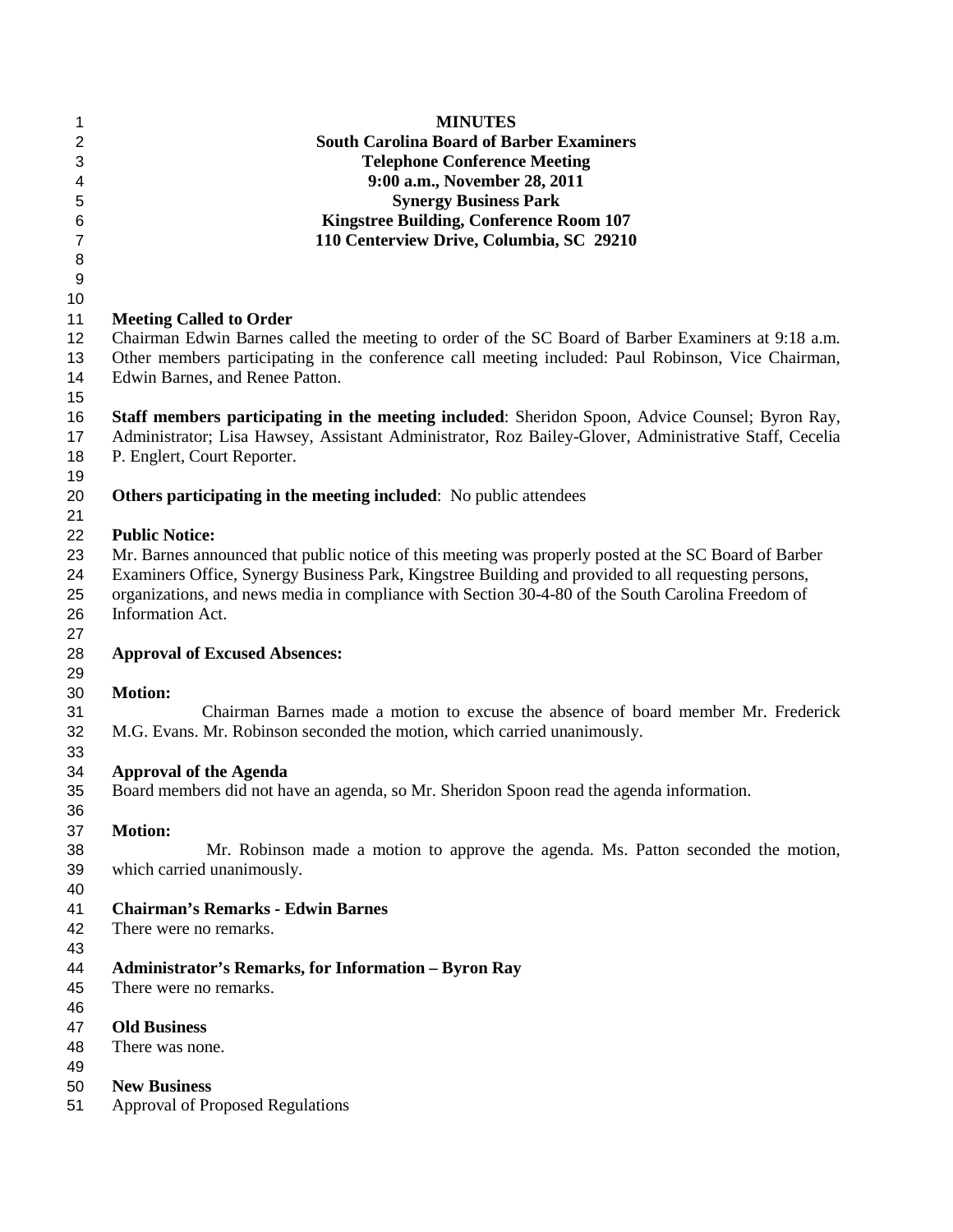Mr. Spoon stated to the Board that there is a clean-up provision for the regulations, and that the Practice Act stipulates that the Barber fees be included in the regulations. These are two separate submissions.

 The cleanup section covers the regulations. A draft was provided for Regulation 17-8-1: Barber Students, Application, Permits, Training, Progress Reports, and Examinations. Mr. Spoon explained that the only change had to do with the last sentence *"A registered barber can train one (1) student in his shop at a time, provided said student has a chair at all times".* The change will now state "2 students instead of 1".

- A discussion ensued that the Board has been using 2 students all along, and that the decision to allow 2 students may have been placed in a proviso. Mr. Spoon clarified that a provision is only good for 12 months, so updating the regulations at this time will make that correction.
- 

 Mr. Spoon reviewed regulation 17-1(a): Barber Schools, Managers, Teachers and Instructors. The section being changed is under **(a) from Section 40-7-300 to 40-7-350**. The section will now state "unless he has qualified under Section **40-7-350** of the South Carolina Code of 1976. These were the only two changes involved with the clean-up. 

**Motion:**

 Mr. Robinson made a motion to approve the two regulation changes as presented. Mr. Barnes seconded the motion, which carried unanimously.

 Regarding the fees, Mr. Spoon explained that the fee should be part of the regulations. The fees were published on the website, but were not part of the regulations as the Practice Act requires. Mr. Barnes wanted to know if the Board could raise the fees. Mr. Spoon advised that the Board could raise the fees as a separate submission, but should make the existing fees part of the regulations first. A discussion ensued. Mr. Spoon also stated that the board should let the public know the fees will be changed.

- Mr. Spoon stated that part of the \$165 fee currently goes to the vendor and the Board should review the vendor's contract before making any changes.
- 

82 Mr. Spoon informed the Board that the State Register is published monthly. A notice of drafting can be done at the next meeting. Board members will bring recommendations to the next meeting regarding fee changes. Mr. Ray stated to the Board the he will provide data to the Board on fees and break even points he already discussed with Ms. Doris Cubitt. 

## **Motion:**

 Mr. Robinson made a motion to place the current fees into the Board regulations as recommended. Ms. Patton seconded the motion, which carried unanimously.

 Mr. Spoon let the Board know that the Agency proposed changes to the Engine Bill. Mr. Robinson confirmed that the Board received a document on November 4, 2011 regarding the Engine Bill changes. Mr. Robinson had concerns with the section 41-50 regarding people from outside of the profession, who have no familiarity with the profession being hired to administer the regulations. Mr. Spoon acknowledged that the change gives the Agency administrative ability to hire for all Boards. However, the question remains whether or not the Administrator has to be a licensed member of the Board they are administering. Mr. Barnes stated that he was against this change to the Engine Bill, and that the Board seemed to have little voice in the matter. Mr. Spoon stated that he would make a note of their concerns and that the Board should let the Director know of their concerns. A discussion ensued about the hiring of board members and administrators.